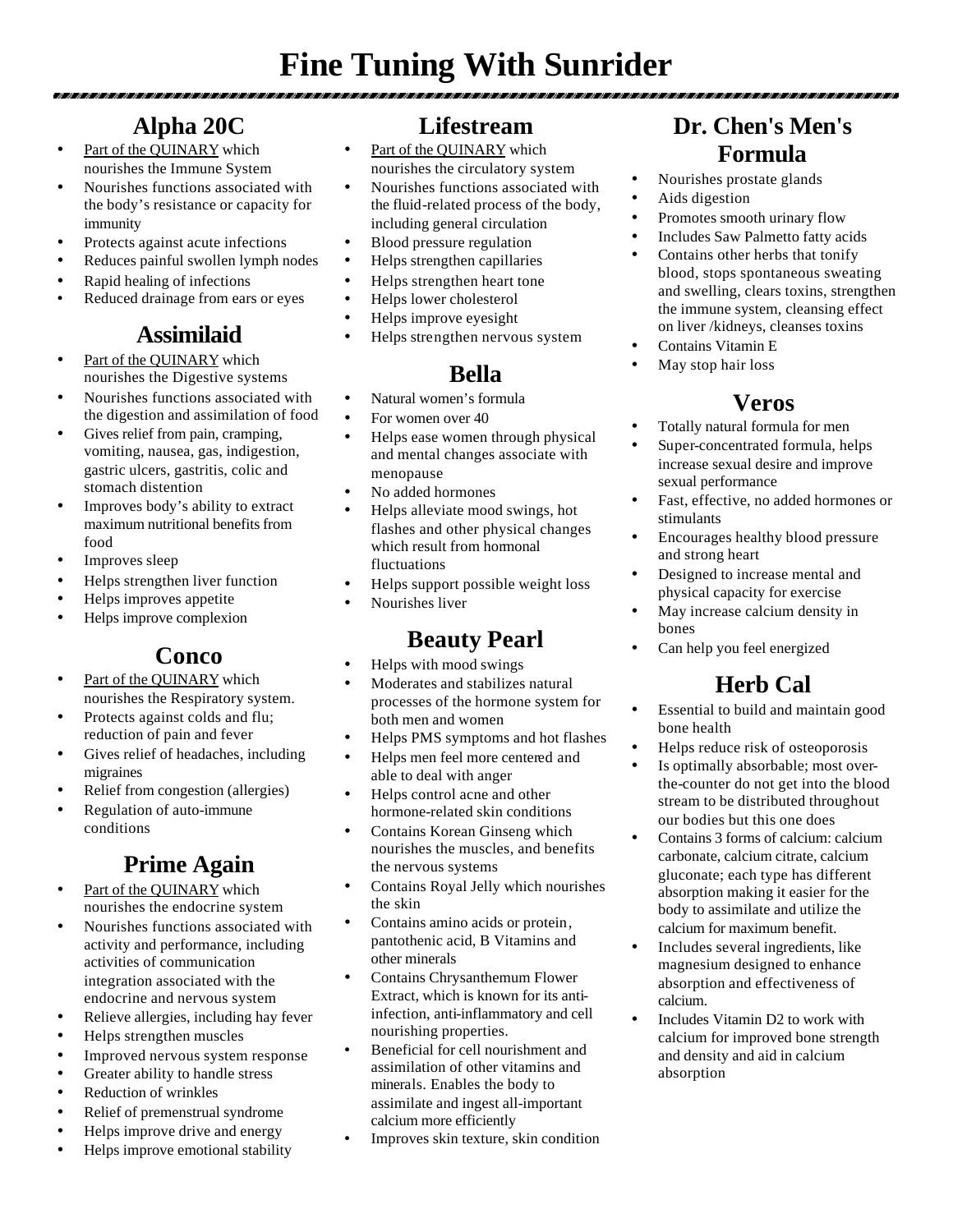# **Citric C Tabs**

- A natural source *not a synthetic vitamin* - making it more likely to be absorbed and available to our bodies. Too much synthetic forms of vitamin C can deplete the liver of stored vitamins and minerals causing imbalances in the body and may result in symptoms like diarrhea, nausea, or dysurea (burning with urination).
- Has expanded antioxidant benefits
- Contains bioflavinoids that possess antiviral, anti-carcinogenic, antiinflammatory, anti-histamine, antioxidant activities.
- Contains polyphenols
- Boosts immunity, assists healing, especially the skin and connective tissues, helps in forming red blood cells and acts as an antihistamine which may be very useful for those with allergies.
- Is a "stress vitamin" and is used up rapidly in times of mental and/or physical stress
- Is an "essential" nutrient which means that we do not have the ability to produce it in our bodies and must get it through our diet

# **Dandelion Root**

- Nourishes the liver
- High in calcium
- Aids skin problems
- Detoxifies poisons and toxic waste in the body
- Natural source of protein
- Very high in Vitamins A, B, C and E
- Rich in potassium, calcium, natural sodium with some phosphorous and iron
- Helps liver function and cleansing blood so is good for teens with acne
- Useful for expectant mothers to help keep their blood nourished instead of taking constipating iron supplements

# **Dong Quai**

- Rich in vitamins A, B12 and E
- Aids in change-of-life challenges like hot flashes, and problems with the female cycle
- Nourishes and strengthens the smooth and small muscles
- Has anti-viral activity
- Anti-inflammatory
- Anti-bacterial
- Anti-fungal
- Research conducted by the U.S. Dept. of Health Education and Welfare shows this plant possesses qualities favorable to female problems. Aids in overcoming the symptoms induced by Vit. E deficiency.
- Produces a tranquilizing effect upon the cerebral nerves

### **Electrosport**

- Helps replenish fluids, electrolytes and minerals
- **Effective mineral source**
- Provides defense against free radicals
- Contains a synergistic combination of easily assimilated minerals including calcium, potassium, magnesium, zinc, iron, manganese, chromium, selenium
- Most popular forms of mineral supplements today are indigestible by the human body. With Electrosport, Sunrider has developed a concentrated, stable and highly assimilable liquid mineral supplement
- Helps fight free radicals in the body that damage cells and organs. An issue of Time Magazine stated: "Free radicals are cellular renegades. They wreak havoc by damaging DNA, altering biochemical compounds, corroding cell membranes and killing cells outright. Such molecular mayhem, scientists increasingly believe, plays a major role in the development of many ailments. Many researchers are convinced that the cumulative effects of free radicals also underlie the gradual deterioration that is the hallmark of aging in all individuals, healthy as well as sick."
- An excellent source of easily assimilated antioxidants (which work by preventing free radicals from oxidizing or damaging healthy cells and tissues). Research has concluded that antioxidants can effectively neutralize free radicals
- Consume within 24 hours since this formula is a food and spoils within that time if not used.

# **Energy Plus**

• Contains vitamin E, Lecithin, Korean White Ginseng, Bee Pollen and Wheat Germ Oil. Vitamin E is widely recognized to be good for the heart.

- Each capsule contains 200 IU Vit.E and several beneficial herbs: Wheat Germ Oil has a positive benefit for the heart; Lecithin is a fat emulsifier (helps dissolve fat); Korean White Ginseng nourishes the muscles and helps with energy; Bee Pollen is great for energy and improves the immune system.
- Is a blood builder
- Helps body emulsify and burn fat

# **ESE**

- Helps us to be at "ease" or cope with stress
- Nourishes the central nervous system
- Helpful to feed the neuro-transmitters in the brain, helping our thought messages to get to where they are meant to go
- Very good for hyperactive children, nervous adults, or someone with a stressful lifestyle.
- Good for students studying for exams
- Called a brain food
- Helps clear "cob webs" out of brain to get us ready for a more restful sleep, especially when taken with Calli Night tea
- Helps with mental clarity and seems to improve our mental powers to focus and concentrate
- May help some older people who seem confused and forgetful
- Good food for thought processes

# **JOI**

- Nourishes our skeletal and muscular systems
- Helps joints
- Helps our musculoskeletal system stay in control
- Good for broken bones, or bruises

### **TOP**

- Nourishes central nervous system
- Nourishes the brain, specifically the lower lobe of the brain called the Occipital. This part of the brain has the ability to produce endorphins, a natural pain killing hormone
- Is a natural pain reliever; helps deal with pain. Won't take away severe pain, but helps you deal with the pain.
- Helps us maintain emotional, mental balance.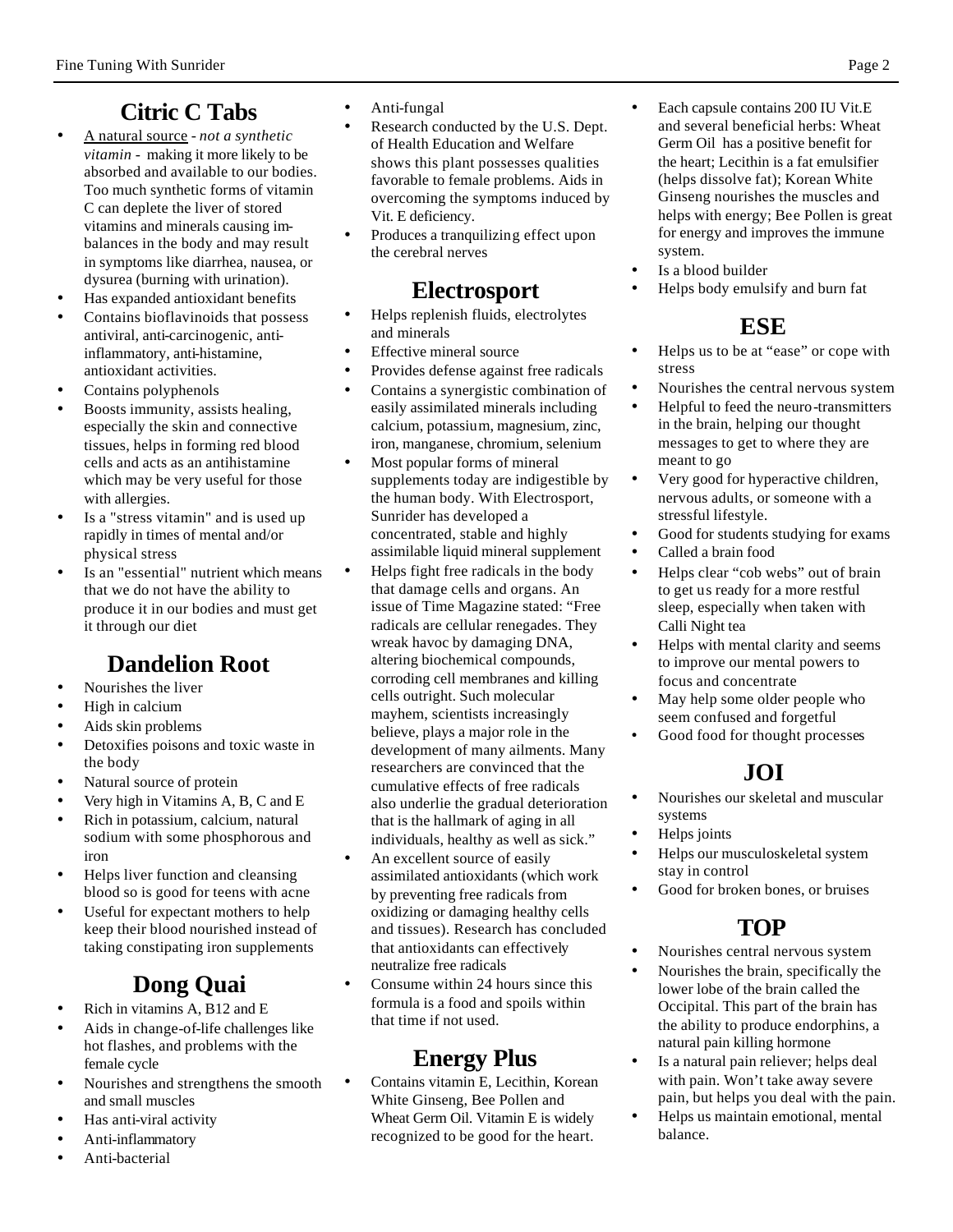### **Evergreen**

- Addresses both circulatory and digestive systems
- Concentrated liquid chlorophyll
- Rich in trace minerals iron and zinc, calcium
- Strengthens lining of gastrointestinalintestinal tract
- Aids absorption problems
- Speeds up healing
- Historically been used to help burns, bad breath, gums, and body odor
- Enhances immunity helps body ward off infection
- Promotes healthy tissues
- Detoxifies and purifies cells
- Builds blood since it is rich in an iron form the body can use
- Can help lubricate the ileocecal valve that opens and shuts allowing food and waste to move from the small to the large intestine
- Can neutralize gas
- Regulates water functions of the body
- When consumed first thing in the morning with water on an empty stomach, may help rid the kidneys and bladder of stored urine and uric acid that collects during the night
- Beneficial for nausea or morning sickness
- Beneficial for colic when added to newborn babies water
- Sunrider Evergreen has been formulated to be easily assimilated and more beneficial. Body best uses chlorophyll in natural OIL SOLUBLE state. However most chlorophyll supplements (except Sunrider) in order to remain stable and not spoil are chemically altered into a water soluble state during processing and the body does not receive as much benefit from them. Shake it good before adding it to water, because it separates. Also rinse the vial out with water.
- Consume within 24 hours of opening the vial.

#### **Fibertone**

- Contains grain and vegetable fiber
- Contains unique blend of soluble and insoluble fiber
- Massages the intestinal tract
- Pulls out acid waste
- Removes debris in intestinal tract
- Gets rid of excess mucous
- Not habit forming
- Activates peristaltic process
- Not a laxative
- Assists in cleansing action

### **Chinese Goldenseal Root**

- Traditionally used to support circulation and immune system.
- 4X stronger than other brands
- Sunrider's Goldenseal has no side effects because of the special enhancement and concentration processing. Since Goldenseal is a *MEDICINAL HERB*, when purchased from health food stores IT IS NOT RECOMMENDED to eat it on a permanent basis. Eat only when and as needed. (2 per day for 10 days only).
- A natural antibiotic and can be taken any time a person needs an antibiotic
- Is mild and does not destroy the friendly bacteria
- Great for yeast infections and mycotoxins
- Does not destroy friendly bacteria
- Effectively tones mucous membranes and other tissues it contacts
- Increases and improves the appetite, gastric secretions and flow of bile and aids in digestion
- Beneficial in relieving congestion and fighting infection
- Special aid for the liver, gall bladder, circulation and veins
- Aids the eyes as it contains Hydrastine, commonly used in commercial eye drops like "Visine"

### **Korean Ginseng**

- Do not combine with Siberian Ginseng
- The Chinese claim Ginseng is a cardiovascular tonic strengthening the circulatory system
- Nourishes and strengthens the liver function
- Helps nourish and build bone marrow
- Nourishes the adrenals
- Over-all tonic for our entire system
- Stimulates mental and physical vigor
- Has beneficial effect on pituitary and adrenal glands
- Increases and strengthens the body's entire defense mechanism
- Korean Ginseng is cooling to the body while Siberian Ginseng is warming to the body
- With Korean White Ginseng, Dr. Chen uses only the inside of the bark, which is the strongest source of nutrients. Other companies use the whole herb, which has weaker properties and nutrients, therefore selling their product much cheaper; Sunrider Korean Ginseng is more concentrated and pure.

### **Wu Chia Pi (Siberian Ginseng)**

- Strengthens joints, ligaments, and tendons
- Helps body "adapt" to stress
- Helps connective tissue, muscle ligaments, bones, and joints
- Improves rheumatic and arthritic conditions
- Relieves fatigue
- Improves resistance
- Warming to the body

# **Metabalance 44**

- A full range of 44 vitamins**,** minerals in an herb base, easily assimilated by the body.
- Provides complete combination of known and needed nutrients including 12 water-soluble vitamins, 3 fatsoluble vitamins, 5 macro minerals, 6 trace minerals, 8 special purpose food elements and 10 high-nutrient foods.
- Fabulous combination of herbs/foods enhanced with specific vitamins and minerals in a balanced formula, ideal to give your body an extra nutritional edge
- Great for pregnant women, it has all necessary nutrients for healthy fetal development, including folic acid

# **Vitalite Slim Caps**

- Enhance body's cleansing effect naturally
- Encourages detoxification
- Liver cleanser
- Helps clean entire intestinal tract and colon
- Help us lose fat naturally and safely
- No guarana or ephedra
- Promote healthful eating habits